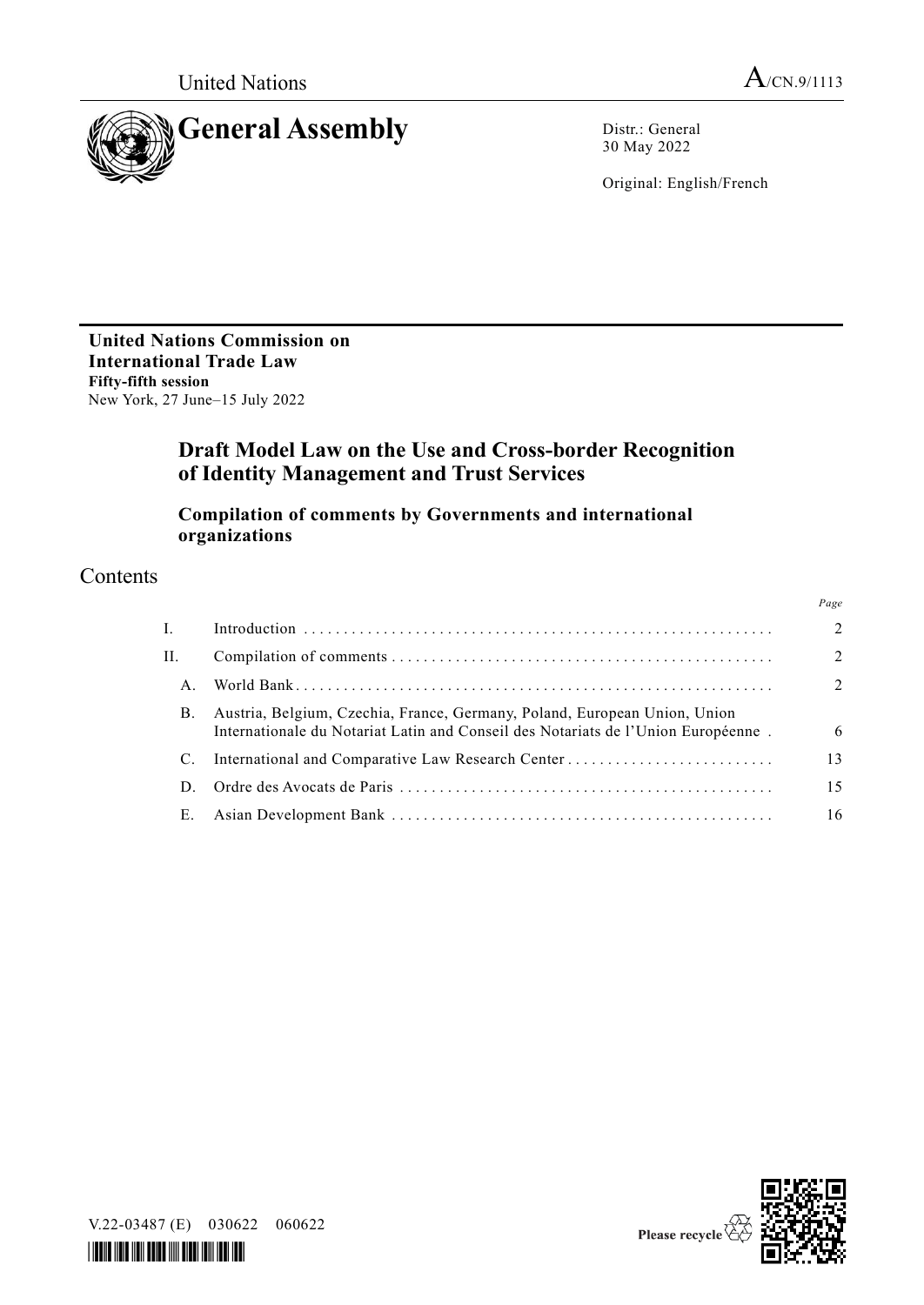# **I. Introduction**

1. At its forty-ninth session, in 2016, the Commission had before it a note by the secretariat on legal issues related to identity management (IdM) and trust services [\(A/CN.9/891\)](http://undocs.org/A/CN.9/891) that summarized the discussions during the UNCITRAL Colloquium on Legal Issues Related to Identity Management and Trust Services, held in Vienna on 21–22 April 2016. The Commission agreed that the topic of IdM and trust services should be retained on the work agenda of Working Group IV (Electronic Commerce) [\(A/71/17,](http://undocs.org/A/71/17) para. 228). Accordingly, Working Group IV started consideration of that topic at its fifty-fourth session (Vienna, 31 October–4 November 2016).

2. At its fifty-fourth session, in 2021, the Commission expressed its satisfaction for the progress made by Working Group IV towards completion of its work on legal issues related to IdM and trust services and encouraged the Working Group to finalize its work and to submit it for its consideration at its fifty-fifth session, in 2022.

3. At its sixty-second session (Vienna, 22–26 November 2021), Working Group IV concluded its third reading of the draft provisions on the use and cross-border recognition of IdM and trust services and their explanatory note. At that session, the Working Group requested the secretariat to revise the draft provisions and the explanatory note to reflect its deliberations and decisions and to transmit the revised text to the Commission, in the form of a model law, for consideration at its fifty-fifth session, in 2022. The secretariat was also asked to circulate the revised text to all Governments and relevant international organizations for comment, and to compile the comments received for the consideration of the Commission [\(A/CN.9/1087,](http://undocs.org/A/CN.9/1087) para. 11).

4. The revised text of the draft Model Law with explanatory note has been compiled and transmitted to the Commission [\(A/CN.9/1112\)](http://undocs.org/A/CN.9/1112). By a note verbale dated 21 April 2022, the Secretariat transmitted that revised text to States and to invited international organizations for comments.

5. The present document reproduces the comments received by the Secretariat on the draft Model Law and the explanatory note. Comments are reproduced as received by the Secretariat with some formatting changes. Comments received by the Secretariat after the issuance of the present document will be published as addenda thereto in the order in which they are received.

# **II. Compilation of comments**

## **A. World Bank**

[Original: English] [21 April 2022]

1. As requested by the Working Group, the World Bank is pleased to submit the following comments on the Draft Model Law on the Use and Cross-border Recognition of Identity Management and Trust Services [\(A/CN.9/1112\)](http://undocs.org/A/CN.9/1112), specifically on the Draft Explanatory Note (annex II), on the occasion of the  $63<sup>rd</sup>$  session of the meeting of Working Group IV in New York (hybrid in-person and online session) from 4–8 March 2022. References in these comments are to paragraphs in the Explanatory Note.

2. The World Bank believes that these additions are both aligned with and support the Working Group discussions and decisions. These clarifications are not intended to reopen any discussions on decided issues, but rather will contribute to a more coherent reading of the Model Law, and thereby enhance its adoption.

3. These comments are divided into two parts: first, **(1)**, presenting the relevant portion of the Explanatory Note text as is, with the proposed additions in brackets and underlined (i.e., the proposed text would be indicated as follows: " $[for example]$ ") as well as with the reinsertion of removed text in brackets and italicized (i.e., the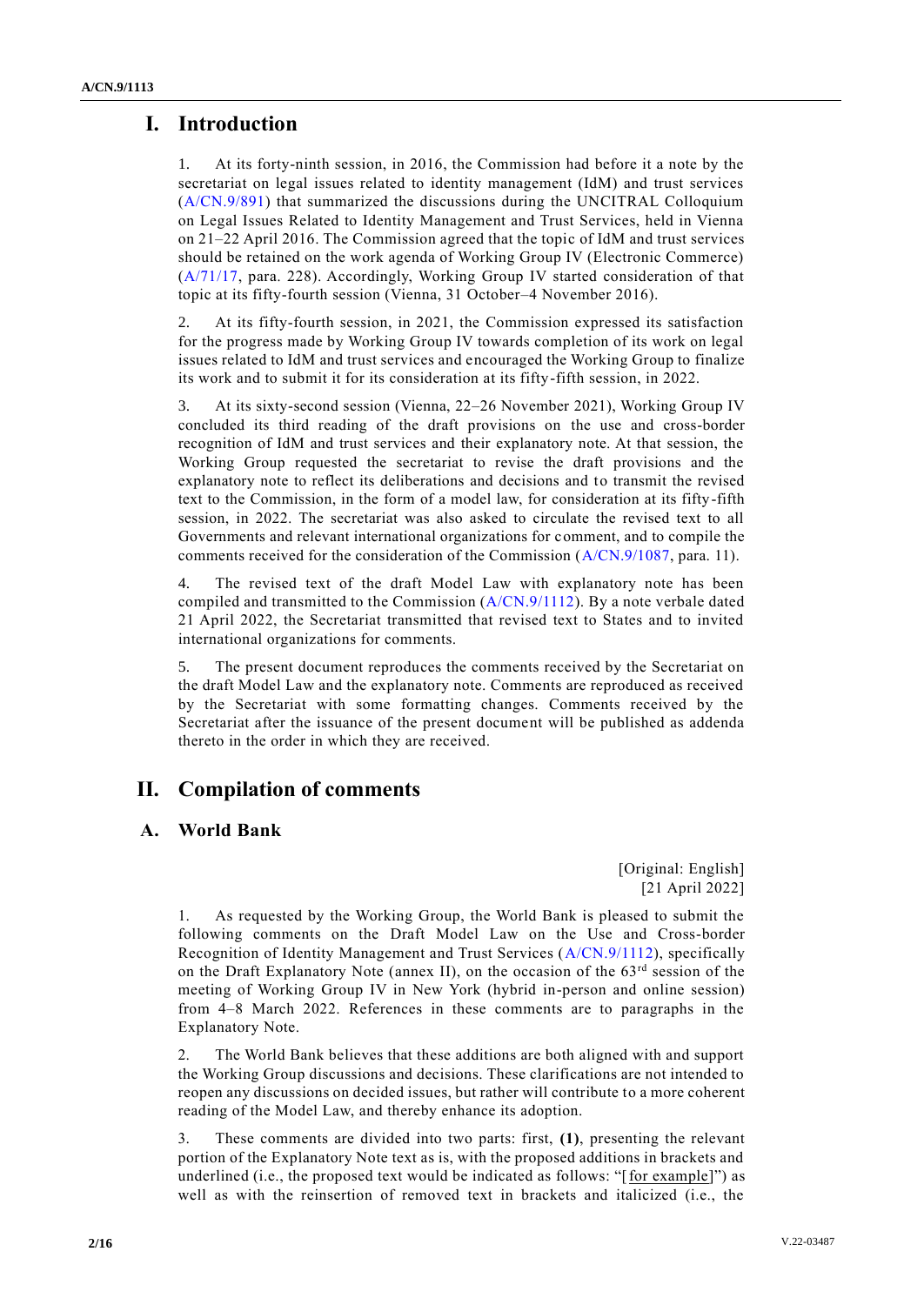proposed text would be indicated as follows: "[*for example*]"); and second, **(2)**, the motivations for each of the propositions, in order of their appearance in the Note:

## **1. Existing Explanatory Note text with the proposed additions:**

47. Identification is the process of [uniquely] distinguishing a person by reference to information relating to that person [within a particular context] (i.e., attributes). That information may be collected or observed. Identification involves verifying that collected or observed attributes match an "identity" previously established for the person being identified. Identification in this sense is often carried out in response to a person claiming a particular identity and presenting attributes for its verification. [*Identification is particularly important to build trust in online transactions.*<sup>[1]</sup> *At its core, identification involves verifying that collected or observed attributes match an "identity" previously established for the person being identified*] [("identity proofing" when referring to establishing the unique identity of a person; and "electronic identification", or what in some jurisdictions has been referred to as "authentication", when referring to the subsequent verification of credentials attesting to that identity in a particular transaction).]

48. Accordingly, under the Model Law IdM involves two distinct stages (or phases) – first, issuance of identity credentials to prove uniqueness  $[(i.e., data that may be$ presented for electronic identification)]; second, the presentation and verification of those credentials by electronic means [in connection with a particular transaction (i.e., electronic identification)]:

(a) The first stage of IdM involves the collection of attributes that may comprise the person's "foundational identity" (i.e., [basic] attributes that are usually recorded by government agencies in civil registration and vital statistics systems [or foundational identification systems] for natural persons and company and business registries for legal persons). These attributes may be presented in the form of government-issued [or government-recognized] credentials (e.g., a certificate of registration) verified with the issuing agency. [The extent to which the credential might be recognized is dependent upon a consideration of the purpose for which that credential was issued.] This process, which may be carried out [either via electronic means or] "offline"[,] based on physical credentials presented in-person, results in the issuance of credentials to the person;

## **2. Motivations for each of the proposed additions to the Explanatory Note:**

2.1 First, the proposed addition (in para. 47) of "uniquely" and "within a particular context" reflects the notion, already agreed to by the Working Group, that the nature of the identity credential is a reflection of the individual's uniqueness within a given context. While some identity credentials might be used and accepted on a relatively general basis, any given identity credential might not necessarily either effectively or validly identify an individual in another context – indeed, many credentials are not ever intended to be used widely. This logic is reflected and highlighted in the work of the Working Group and secretariat and was agreed to by the Working Group, having been precisely incorporated into the text of the Mode l Law, which states in the definitions of article 1(d) as follows: "*'Identity' means a set of attributes that allows a person to be uniquely distinguished within a particular context*" (*emphasis added*). Therefore, the proposed language – "uniquely" and "within a particular context" – should equally be included in the Explanatory Note, thereby assuring coherence between the Model Law and the Note.

2.2 Second, in paragraph 47, the World Bank requests that language referring to building trust be restored. The language in question – "*Identification is particularly important to build trust in online transactions*" – is important to developing a complete and larger understanding of the motivations underlying the Model Law and

**\_\_\_\_\_\_\_\_\_\_\_\_\_\_\_\_\_\_**

<sup>1</sup> World Bank. 2021. *World Development Report 2021: Data for Better Lives*. Washington, D.C.: World Bank. [https://www.worldbank.org/en/publication/wdr2021.](https://www.worldbank.org/en/publication/wdr2021)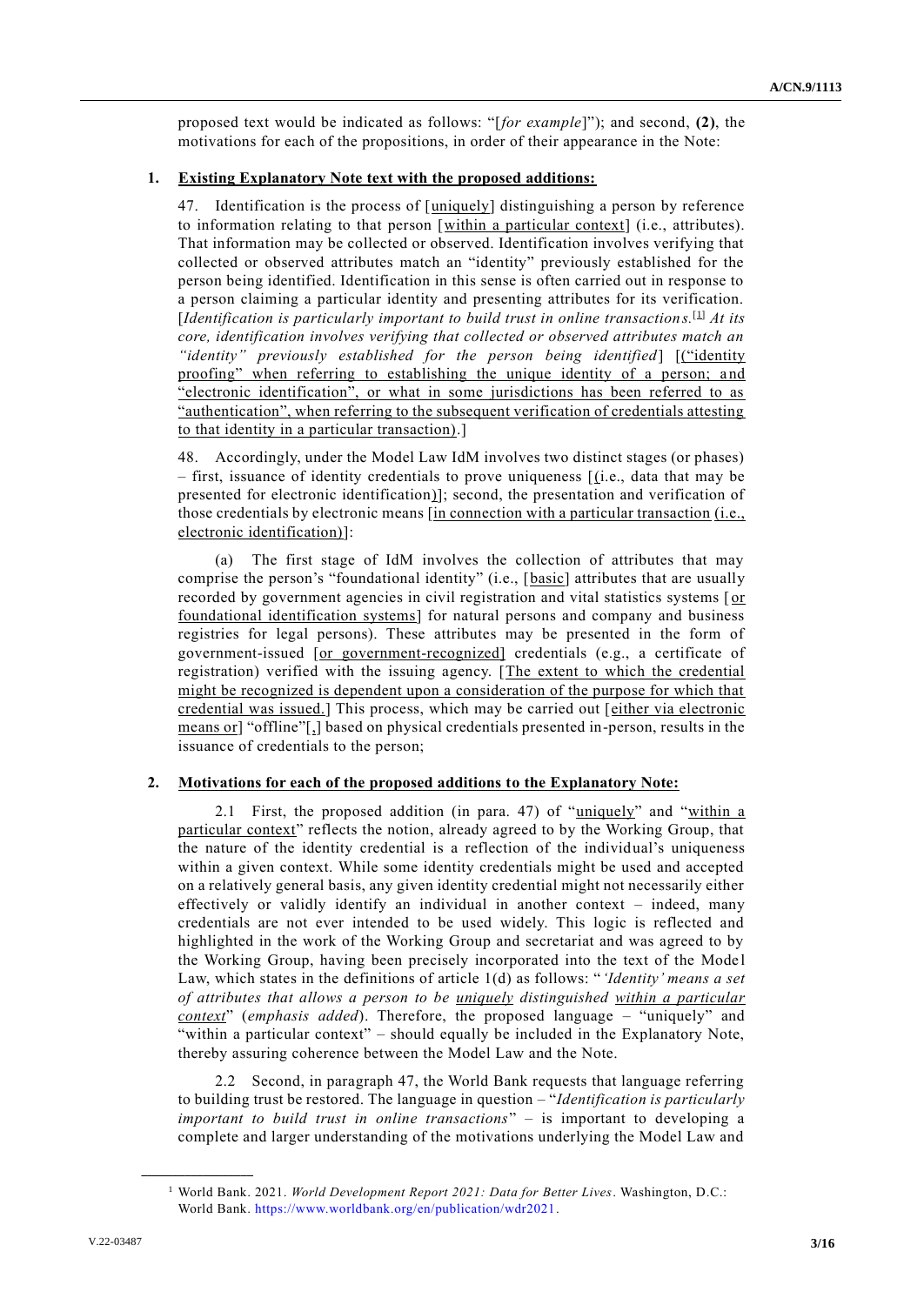specifically needed to highlight the purposes which electronic identification (as opposed to trust services) is intended to serve. As the title of the Model Law implies, trust in online transactions is at the heart of the matter, and trust-building is a key element and objective of the entire work. However, due to the bifurcated (if parallel) structure of the Model Law, the importance of trust-building deserves reiterating specifically with regard to IdM (as opposed to with regard to that part speaking to trust services). This language mirrors the conversations that the Working Group has had throughout its sessions with regard to "reliability". The World Bank, among others, has raised this very matter in several Working Group sessions, and has referred the Working Group to its flagship report on the matter, the *World Development Report*  2021: Data for Better Lives.<sup>2</sup> The World Bank would equally request a footnote referencing this report at the end of this sentence: as the World Bank is a United Nations specialized agency, inclusion of an institutional output would not be inappropriate, and would match the Note's use elsewhere of outputs by United Nations bodies – in footnote 1 of the Note refers to a report by UNCTAD.

2.3 Third, in paragraph 47, the World Bank would like to see language, immediately following that discussed in paragraph 2.2, above, first, restored, and, second, complemented, to read: "*At its core, identification involves verifying that collected or observed attributes match an 'identity' previously established for the person being identified* (*'identity proofing'* when referring to establishing the unique identity of a person; and 'electronic identification', or what in some jurisdictions has been referred to as 'authentication', when referring to the subsequent verification of credentials attesting to that identity in a particular transaction) ". The World Bank believes that it is important to include the removed language and supplemented because it would, first, help to avoid possible confusion, and, second, to gap-fill between different notions of what constitutes "identity". On this point, and before explaining the logic underlying this proposal, the World Bank would like to reiterate its support for the Working Group's decision to use the term "electronic identification" as opposed to "authentication" in the Model Law to describe the second phase of the identity management process, and to stress that the Model Law represents an important step towards the achievement of the Sustainable Development Goals. 3 It was, however, the understanding of the delegation of the World Bank that, after extensive discussion on the issue in previous sessions, the Working Group had agreed to make reference to the use of the term "authentication" in the Explanatory Note in order to ensure clarity of the use of the term "electronic identification".

The World Bank is making this proposal based on its extensive in-country experiences in financing digital ID projects, in which use of the term "identification", regardless of the qualifier, can be understood to indicate something other, or at least more limited, than what is meant here in the text of the Model Law. As noted in the deliberations of the Working Group, everything has a cultural meaning, and, regardless of how a term is defined, that underlying cultural meaning ought to be respected. For instance, understandings in the French language and in the administrative systems following this tradition create a robust, legal understanding of what constitutes "identity" and, by extension, the process of "identification". That understanding is multidimensional and multilayered, and fundamentally of relational nature, with mandatory attributes used to define identity including date - and place- of birth, parentage, filiation, profession, among others. This conception goes to the understanding that a person is not identified in a vacuum but, in order to be "identified" and to have an "identity", must be correlated and linked to certain attributes of the individual. The Model Law, however, countenances a great diversity of instances where many of these associated attributes are neither necessary nor even necessarily warranted. Indeed, in many of the contexts of electronic, commercial exchange, often only the most minimal and basic of attributes are required to identify an individual. Accordingly, it is precisely for reasons of ease of comprehension in such contexts – that is, where the term "identification" has a certain, more robust and

**\_\_\_\_\_\_\_\_\_\_\_\_\_\_\_\_\_\_**

 $<sup>2</sup>$  Ibid.</sup>

<sup>3</sup> Sustainable Development Goal target 16.9. [https://sdgs.un.org/goals/goal16.](https://sdgs.un.org/goals/goal16)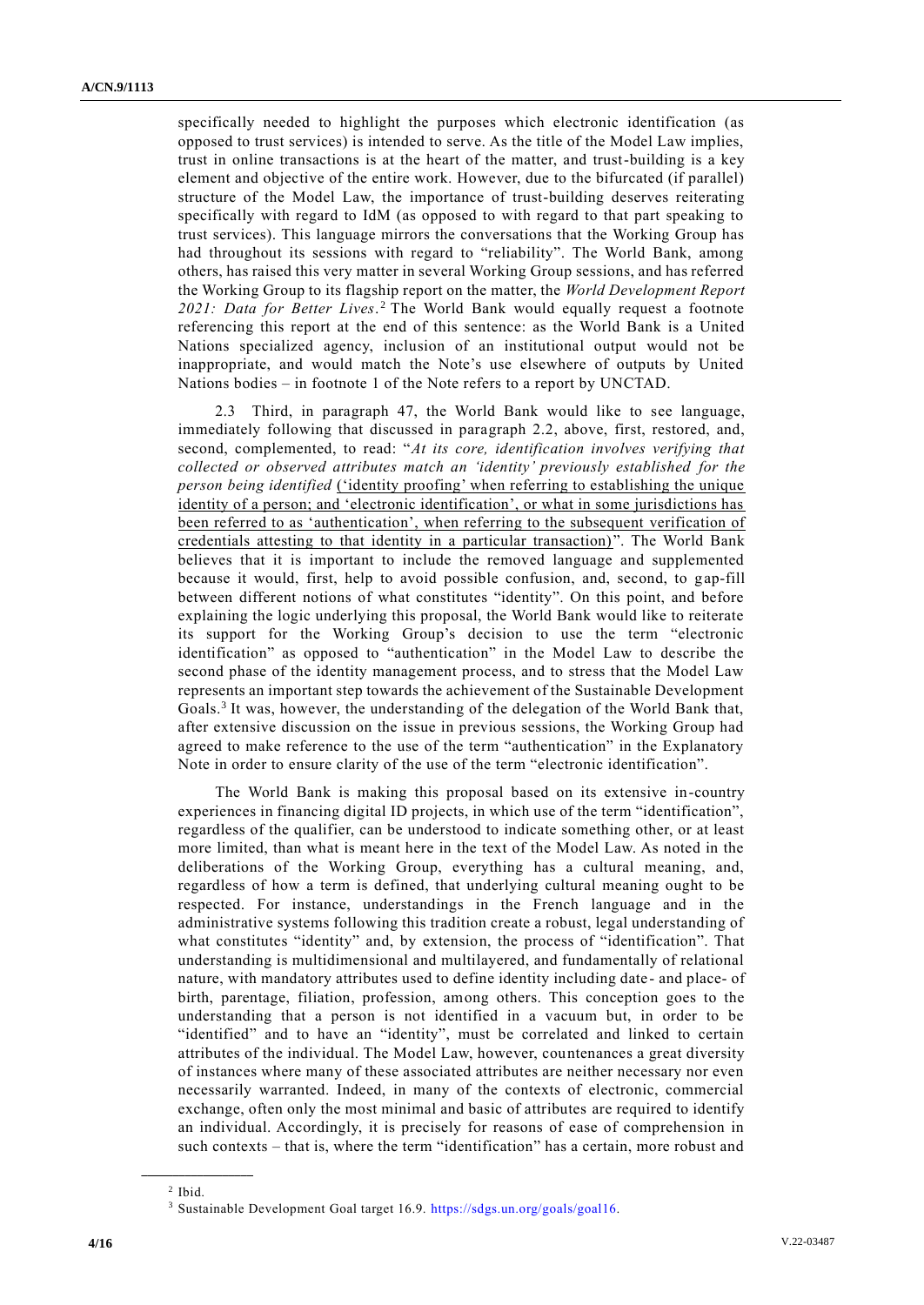established cultural and legal understanding and might implicitly lead readers coming from such contexts towards a meaning other than that intended by the Model Law – that the World Bank is proposing this additional language.

The World Bank believes that it is essential to make these clarifications about "authentication" in the Explanatory Note in order to avoid confusion. That risk is one that the World Bank has observed in connection with its in-county operations.

2.4 Fourth, and as with the point described in paragraph 2.1, above, the proposed insertion (in para. 48) of "in connection with a particular transaction (i.e., electronic identification)" is meant to reaffirm that the presentation and verification of identity credentials by electronic means is context-specific, and that the application is for the purposes of electronic identification (i.e., the second stage of the identification process).

2.5 Fifth, the proposed addition (in para.  $48(a)$ ) of the word "basic" as a qualifier for attributes, and "foundational identification systems" as a complement to "civil registration and vital statistics systems" – is an extension of the logic made in paragraph 2.3, above. These insertions are consistent with the language and approach of the Working Group, including the language used by the Secretariat in its documents, and the language that has been internationally agreed to and duly adhered to by the agencies in the United Nations family. Addressing each in turn:

2.5.1 First, insertion of the term "basic" is important, as the word is an essential qualifier that makes clear what the Explanatory Note already says, but which could easily be misinterpreted. The Explanatory Note already speaks of "the collection of attributes that may comprise the person's 'foundational identity'". A foundational identity does not require more than basic attributes in order to be foundational.

2.5.2 Second, insertion of "or foundational identification systems" is imperative for the successful and widespread adoption of the Model Law. As observed in paragraph 2.5.1, above, the Explanatory Note already speaks of "foundational identity", and the Working Group and the Secretariat have made repeated use of this term in their deliberations and discussions, contrasting it against "transactional" or "functional" identity credentials. <sup>4</sup> Although the matter of foundational identification might itself be considered beyond the scope of work, that does not mean that the use of, or recourse to, well-accepted industry terminology might not be had, when such terminology is appropriate.<sup>5</sup> The Note's present construction gives rise to the erroneous interpretation that civil registration and vital statistics systems are the only source of the creation of foundational identity. As the descriptor of "foundational identity" is already used in the text, as well as in the reports prepared by the Secretariat and accepted by the Working Group, this proposed addition language of "or foundational identification systems" both clarifies an existing ambiguity and is consistent with understandings of the Working Group.

2.6 Sixth – and, again, based on the World Bank's in-county operational experience – the proposed addition (in para.  $48(a)$ ) of "or government-recognized" to the existing reference to "government-issued credentials" is important as a

**\_\_\_\_\_\_\_\_\_\_\_\_\_\_\_\_\_\_**

<sup>4</sup> See especially [A/CN.9/WG.IV/WP.153](http://undocs.org/A/CN.9/WG.IV/WP.153) (noting that "Primary determination of identity, or foundational identity, relates to attribution of identity in the context in which the entity originates and at the time of its origin" (para. 8), and continuing that, "In some cases, reliable identification of the signatory may be based on the use of an identity credential and authentication process that establishes identity on the basis of foundational identity credentials. Hence, legal recognition of foundational identity across borders and across identity management systems may be useful or even necessary"). See also [A/CN.9/WG.IV/WP.158](http://undocs.org/A/CN.9/WG.IV/WP.158) an[d A/CN.9/WG.IV/WP.163.](http://undocs.org/A/CN.9/WG.IV/WP.163)

<sup>5</sup> See, e.g., [A/CN.9/WG.IV/WP.153,](http://undocs.org/A/CN.9/WG.IV/WP.153) at FN.7 (noting "In discussing the definition of 'identity', the Working Group may wish to consider whether the requirement of uniqueness is needed for the purposes of the Working Group's work taking into account that (a) uniqueness is a quality of foundational identity, and (b) foundational identity is currently excluded from the scope of work").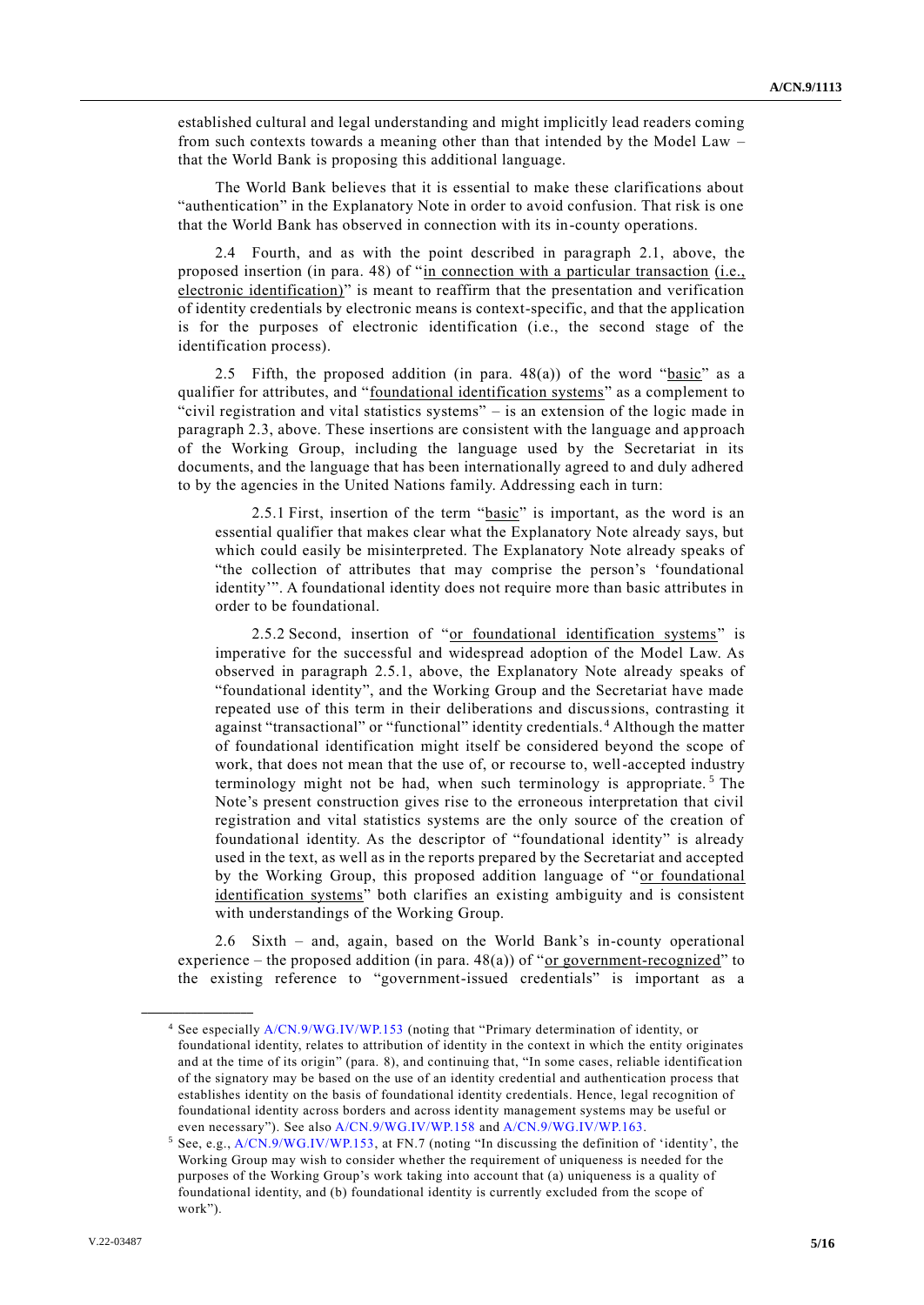government may not issue the identity credential. Indeed, quite frequently, governments delegate the task of elaborating and issuing identity credentials to the private sector. As such, the proposed language is deemed essential to the overall coherence and applicability of the Model Law and is considered an important addition to the Explanatory Note.

2.7 Seventh, the proposed addition (in para.  $48(a)$ ) of "The extent to which the credential might be recognized is dependent upon a consideration of the purpose for which that credential was issued" is intended to connect with the logic of the point made in paragraph 2.4, above, where the presentation and verification of identity credentials by electronic means is construed as context specific.

2.8 Eighth, the proposed addition (in para. 48(a)) of "'either via electronic means' or" is also intended as a complement to the existing language in the Explanatory Note of "offline". This addition is important on the basis of physical identity credentials presented in-person, where there may be some form of offline verification – such as by means of visual inspection – but where there may equally be some form of electronic verification, such as through the connecting back to a backend system, or merely a scanning of an element of the physical credential, such as a QR code, which might not necessarily link back to a backend system but which might read the (secured) QR code to look for a digital signature. As such, there may be contexts where an electronic means of verification of physical identity credential occurs, which are not entirely or appropriately captured under the descriptor of "offline" processes. The addition of the proposed language is considered important to a coherent and complete reading of the Model Law.

2.9 Finally, and on an editorial side, the World Bank proposes that any remaining references to "privacy and data protection" be inverted to read "data protection and privacy", as doing so would more appropriately situate "privacy" within the context of "data protection", as opposed to implicating the larger, fundamental right to privacy. This formulation was already agreed in the text of Model Law, as was confirmed by the Secretariat in this last session.

The delegation of the World Bank believes that these insertions improve the coherence and clarity of the Explanatory Note, and naturally flow from the language and logic of the Working Group, including the language used by the Secretariat in its documents. Without a complete, clear and coherent reading of the Model Law, as supported through the Explanatory Note, the extent to which the Model Law would be applied and adopted risks being significantly limited.

## **B. Austria, Belgium, Czechia, France, Germany, Poland, European Union, Union Internationale du Notariat Latin and Conseil des Notariats de l'Union Européenne**

[Original: English] [25 May 2022]

#### **I. Context and issue**

1. During its sixty-third session, the Working Group deliberated on last pending issues concerning the draft model law on the use and cross-border recognition of identity management (IdM) and trust services. We believe that we found a consensus on most of the pending issues during this session.

2. Nevertheless, our delegations would like to draw the attention of all UNCITRAL delegations on articles 9 and 10 on Identity management as well as on articles 16 –21 and 22 on Trust services, concerning which **no consensus was reached during the working group**. It currently remains two divergent positions on these articles.

3. In this context, the **document** [A/CN.9/1112](http://undocs.org/A/CN.9/1112) transmitted by the secretariat to the Commission for consideration at its fifty-fifth session **does not reflect the**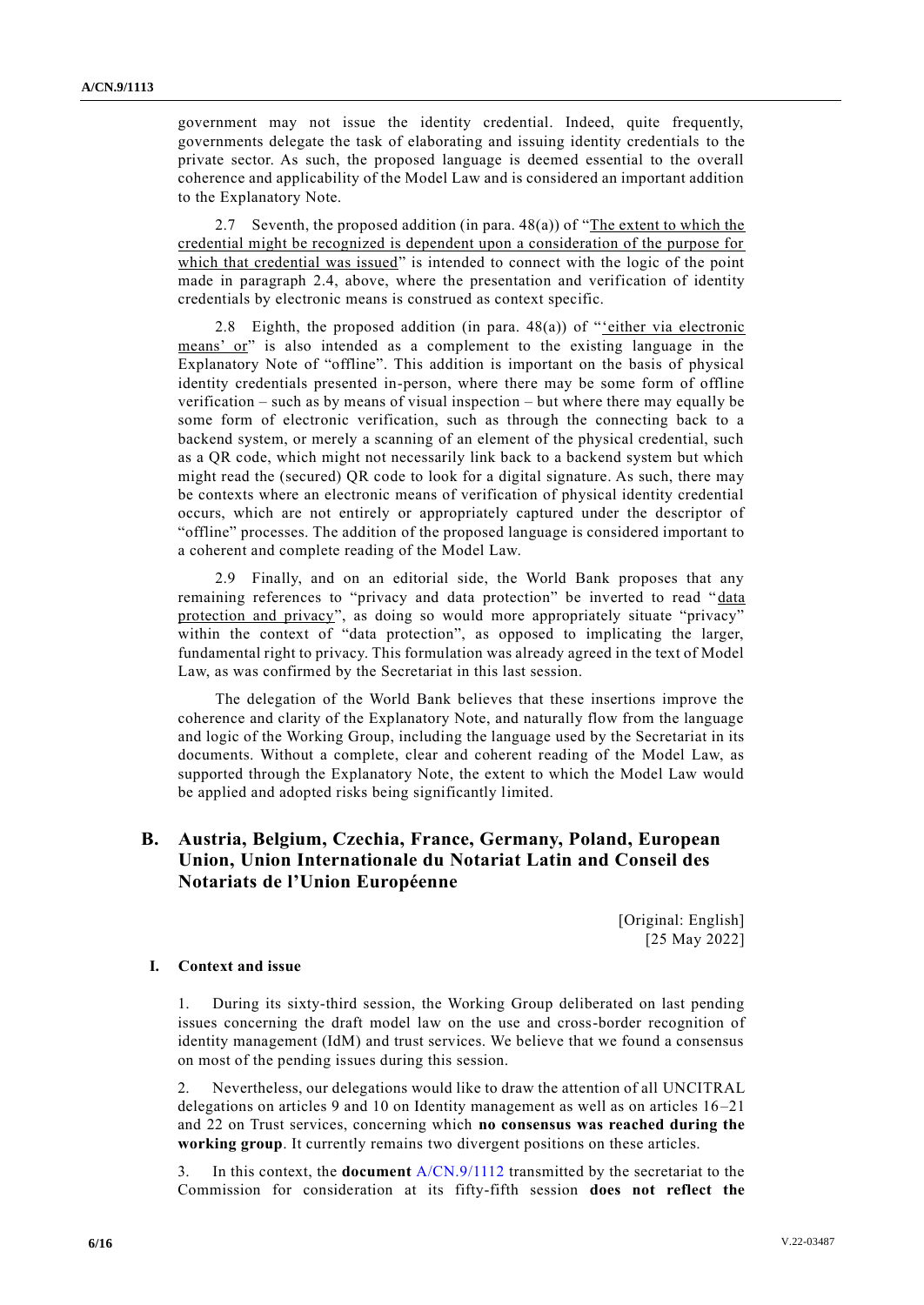**deliberations and decisions of the working group during the last sessions**. Especially, this document only includes one position, on which we have expressed our difficulties several times during the last sessions of the working group. We also regret that this position is not put into square brackets – at the minimum and which is usual in international negotiations – despite the fact that the working group does not take decision on these articles.

By these comments, we wish to recall the background of this file (point II) and explain our position on the principle of reliability of the method (III) as well as changes requested in the draft Model Law and the Explanatory Note (point IV).

#### **II. Background**

5. As we can read in the report of the sixty-first session (document [A/CN.9/1051\)](http://undocs.org/A/CN.9/1051), there were discussions (paras. 45–51) on articles 16–21 and 22 (articles on Trust services, mirrors of articles 9 and 10 for Identity Management). We can especially read that **there is two different positions and that the working group does not take a decision on these articles, as no consensus was reached**.

6. Our delegations were therefore really surprised to see in the document prepared by the secretariat for the sixty-second session in November 2021 (document [A/CN.9/WG.IV/WP.170\)](http://undocs.org/A/CN.9/WG.IV/WP.170) that articles 9, 10, 16–21 and 22 were modified by the secretariat in order to only insert the alternative proposal, without brackets, which had been suggested by a few other delegations (despite the fact that no consensus was reached), as if the working group had an agreement, and without taking into account the position of our delegations notably. As we can see in the report of this sixty-second session (document [A/CN.9/1087\)](http://undocs.org/A/CN.9/1087), our delegations contested this wording in articles 9 and 10 (paras. 38–46, especially paras. 39–40 of the report) and there was no consensus/decision reached by the Working Group during this sixty-second session. In this regard, we were stupefied by a declaration of one delegation during the last sixty-third session, who said: "*It was added that the balance of article 10 had not been identified as a pending issue at the sixty-second session, and that the Working Group should exercise caution in reopening issues at such an advanced stage of deliberations.*" (document [A/CN.9/1093\)](http://undocs.org/A/CN.9/1093). We were also **surprised that the document** [A/CN.9/1112](http://undocs.org/A/CN.9/1112) **prepared by the secretariat does not reflect the two divergent views**, in conformity with the discussions held during the sixty-second session of the Working Group.

7. Our delegations have repeated with insistence our position during the last sixtythird session of the Working Group. We also made a joint declaration during this session to regret this situation and to ask the secretariat to reflect the two positions in the text to transmit to the Commission in July. Unfortunately, this was without effect.

8. In this context, we have also proposed to amend some part of the draft summary of the sixty-third session of the Working Group for the sake of transparency and in order to reflect more exactly the interventions made by our delegations. Our changes have been objected by the delegation of the United States of America, without justifications received. Again, we regret the objections raised by this last delegation and also contest this manoeuvre, reason why the document [A/CN.9/1093](http://undocs.org/A/CN.9/1093) is not the Report of the Working Group but only the Summary of the Chair and the Rapporteur on the work of Working Group IV (Electronic Commerce) at its sixty-third session.

#### **III. The principle of reliability of the method**

9. The fact that identification (or functions related to trust services) is only useful if it is reliable, is a corner stone of the project and is in principle shared by all delegations (see current version of the Explanatory Note, para. 143).

10. However, the current text (document [A/CN.9/1112\)](http://undocs.org/A/CN.9/1112) does not safeguard this principle anymore.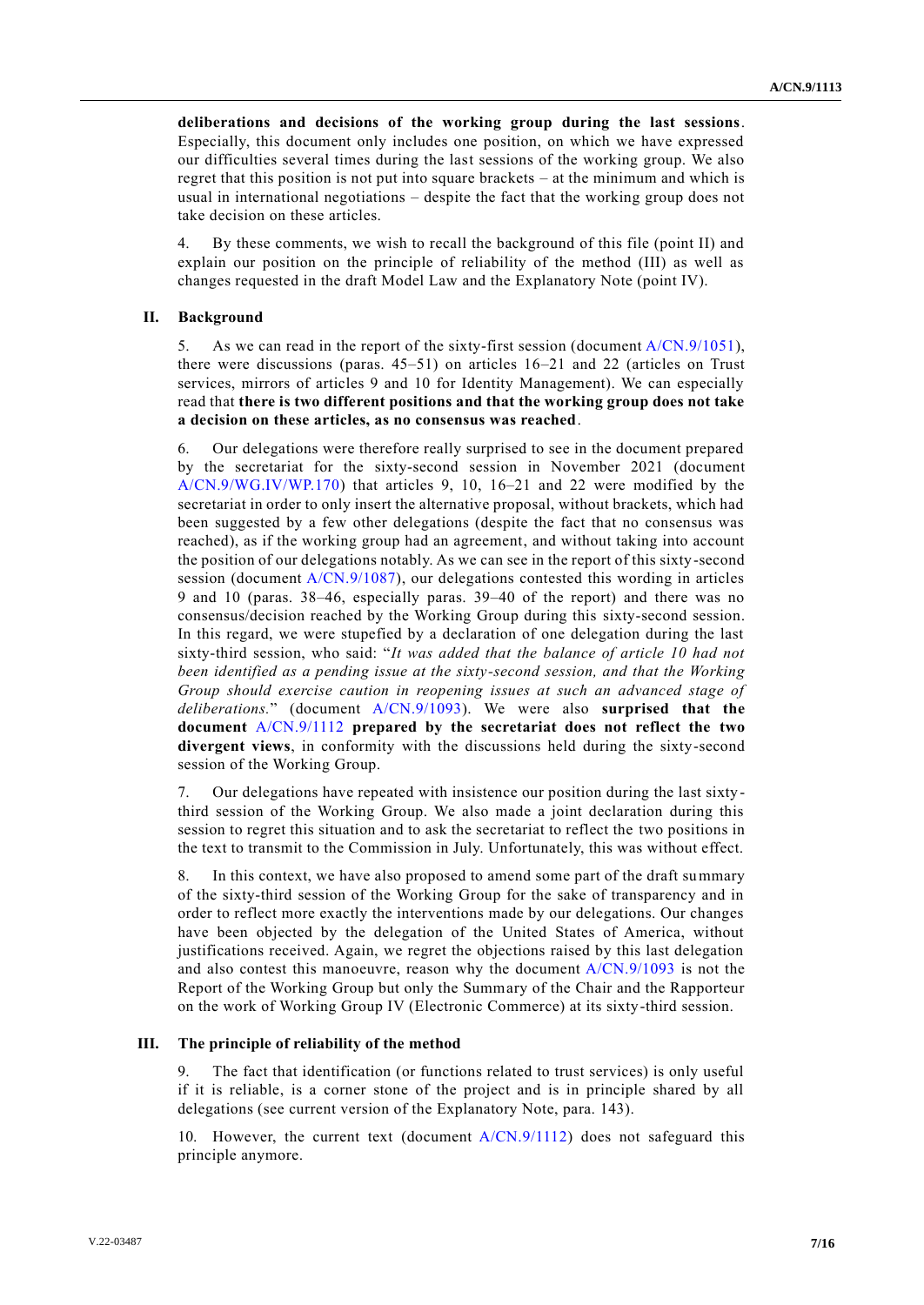11. First of all, article 9 no longer contains the information, that a requirement for identification is met if a **reliable** method is used. This deprives article 9 of its core content and makes it redundant. We can make the same remarks for articles 16 to 21.

12. Secondly, article  $10(1)(b)$  in the current version of the text undermines the principle of reliability.

13. Article 10(1)(b) allows an identification with a method which has "*Proven in fact to have fulfilled the function described in article 9*". In contrast to article 10(1)(a), a method which has only "*Proven in fact to have fulfilled the function described in article 9*" is not necessarily reliable (see para. 143 in the current Explanatory Note). Article  $10(1)(b)$  is therefore in strong contradiction to the consensus within the Working Group, that all methods under article 9 should be reliable. By introducing an identification in fact (art.  $10(1)(b)$ ) as an alternative to an identification via a reliable method (art. 10(1)(a)), the fundamental principle of reliability is circumvented.

14. It was claimed by other delegations that introducing article 10(1)(b) would prevent unnecessary court proceedings. However, in case of doubt, the only way to determine whether a method has "*Proven in fact to have fulfilled the function described in article 9*" is by letting a court decide on this issue. The so-called "safety clause" of article  $10(1)(b)$  is thus not apt to prevent court proceedings.

15. Nevertheless, we do acknowledge that the fact, that a method fulfilled its purpose, can be important. As a compromise, we do therefore suggest to move article  $10(1)(b)$  to article  $10(2)(f)$ . This way, it can be taken into account together with all the other relevant circumstances.

16. This proposition is also system neutral:

- Article 10(2) describes which circumstances can be taken into account to determine reliability, if reliability is determined *ex post*;
- Article 10(4) on the other side regulates that an *ex ante* designated method is always presumed to be reliable;
- Article 10(1) is system neutral and simply states that there is no abstract level or reliability, but that an identification only has to be "*as reliable as appropriate*", a concept the working group has always agreed on.
- 17. We can make the same remarks *mutatis mutandis* for article 22.

#### **IV. Changes requested in the document [A/CN.9/1112](http://undocs.org/A/CN.9/1112)**

18. To sum up our position, it should be ensured that the text of the Model Law and the Explanatory Note, reflects two main principles:

1. The method used to fulfil the function shall always be "reliable";

2. The model law should not suggest that the method could be assessed otherwise than either:

a. By the authorities designated in the enacting jurisdiction (*ex ante* approach) or

b. By a court as part of the review of the various factors listed in article  $10(2)$ in the event of a dispute (*ex post* approach).

Furthermore, the particular legal consequences (presumption and reverse of burden of proof) should only benefit the method designated in the *ex ante* approach. These consequences should not benefit any method used in an *ex post* approach, and *a fortiori* not any method which has only "proven in fact to have fulfilled the function", when this method does not have to be reliable and when it is unclear who evaluates what is considered "proven in fact".

19. The following proposed changes aim at addressing these two principles (the changes are underlined: additions are marked with **bold text**, deletions with strikethrough).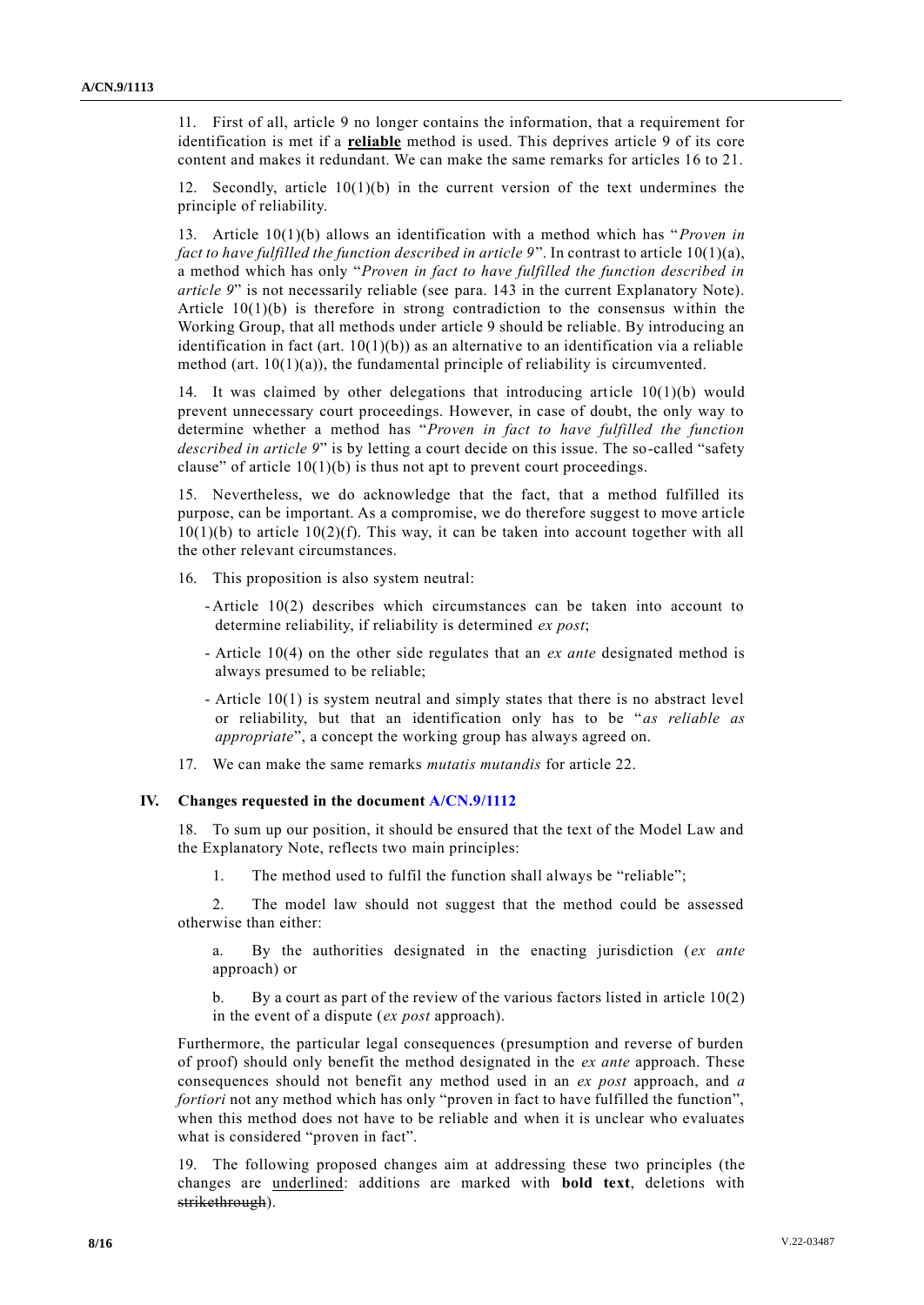### *Annex I* **–** *Draft Model Law on the Use and Cross-border Recognition of Identity Management and Trust Services*

#### *Article 9. Identification of a person using identity management*

Subject to article 2, paragraph 3, where the law requires the identification of a person for a particular purpose, or provides consequences for the absence of identification, that requirement is met with respect to identity management services if a **reliable** method is used for the electronic identification of the person for that purpose.

#### *Article 10. Reliability requirements for identity management services*

1. For the purposes of article 9, the method shall be:

(a) A **a**s reliable as appropriate for the purpose for which the identity management service is being used; or

#### (b) Proven in fact to have fulfilled the function described in article 9.

2. In determining the reliability of the method, all relevant circumstances shall be taken into account, which may include:

(a) Compliance of the identity management service provider with the obligations listed in article 6;

Compliance of the operational rules, policies and practices of the identity management service provider with any applicable recognized international standards and procedures relevant for the provision of identity management services, including level of assurance frameworks, in particular rules on:

- (i) Governance;
- (ii) Published notices and user information;
- (iii) Information security management;
- (iv) Record-keeping;
- (v) Facilities and staff;
- (vi) Technical controls; and
- (vii) Oversight and audit;

(c) Any supervision or certification provided with regard to the identity management service;

- (d) Any relevant level of reliability of the method used;
- (e) The purpose for which identification is being used;  $\frac{and}{end}$

## **(f) Have proven in fact to have fulfilled the function described in article 9; and**

(f**g**) Any relevant agreement between the parties, including any limitation on the purpose or value of the transactions for which the identity management service might be used.

 $3.$   $(\ldots).$ 

#### *Article 16. Electronic signatures*

Where the law requires a signature of a person, or provides consequences for the absence of a signature, that requirement is met in relation to a data message if a **reliable** method is used:

(a) To identify the person; and

(b) To indicate the person's intention in respect of the information contained in the data message.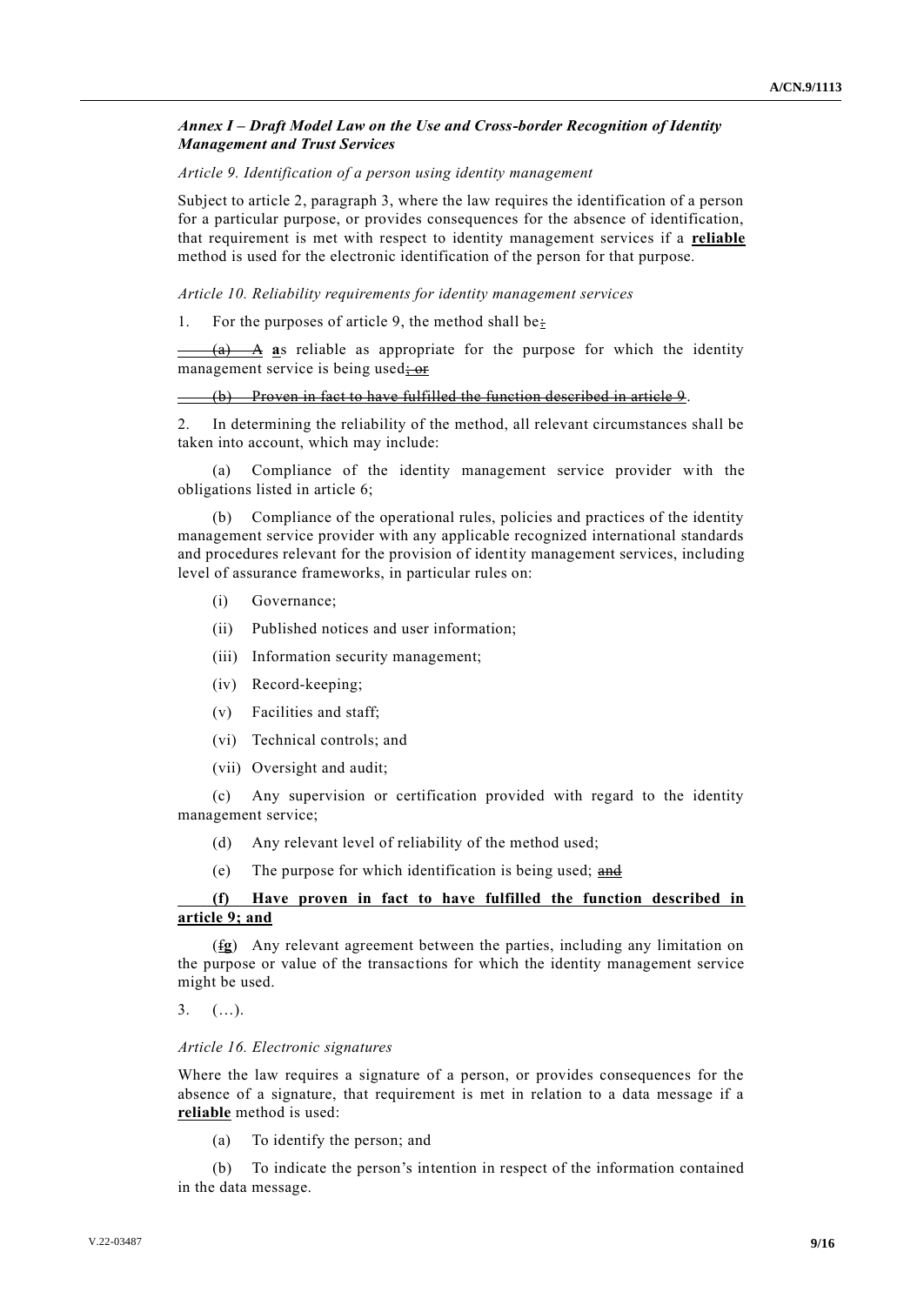#### *Article 17. Electronic seals*

Where the law requires a legal person to affix a seal, or provides consequences for the absence of a seal, that requirement is met in relation to a data message if a **reliable** method is used:

(a) To provide reliable assurance of the origin of the data message; and

(b) To detect any alteration to the data message after the time and date of affixation, apart from the addition of any endorsement and any change that arises in the normal course of communication, storage and display.

### *Article 18. Electronic timestamps*

Where the law requires a document, record, information or data to be associated with a time and date, or provides consequences for the absence of a time and date, that requirement is met in relation to a data message if a **reliable** method is used:

- (a) To indicate the time and date, including by reference to the time zone; and
- (b) To associate that time and date with the data message.

#### *Article 19. Electronic archiving*

Where the law requires a document, record or information to be retained, or provides consequences for the absence of retention, that requirement is met in relation to a data message if a **reliable** method is used:

To make the information contained in the data message accessible so as to be usable for subsequent reference;

(b) To indicate the time and date of archiving and associate that time and date with the data message;

(c) To retain the data message in the format in which it was generated, sent or received, or in another format which can be demonstrated to detect any alteration to the data message after that time and date, apart from the addition of any endorsement and any change that arises in the normal course of communication, storage and display; and

To retain such information, if any, as enables the identification of the origin and destination of a data message and the time and date when it was sent or received.

#### *Article 20. Electronic registered delivery services*

Where the law requires a document, record or information to be delivered by registered mail or similar service, or provides consequences for the absence of delivery, that requirement is met in relation to a data message if a **reliable** method is used:

(a) To indicate the time and date when the data message was received for delivery and the time and date when it was delivered;

(b) To detect any alteration to the data message after the time and date when the data message was received for delivery to the time and date when it was delivered, apart from the addition of any endorsement or information required by this article, and any change that arises in the normal course of communication, storage and display; and

(c) To identify the sender and the recipient.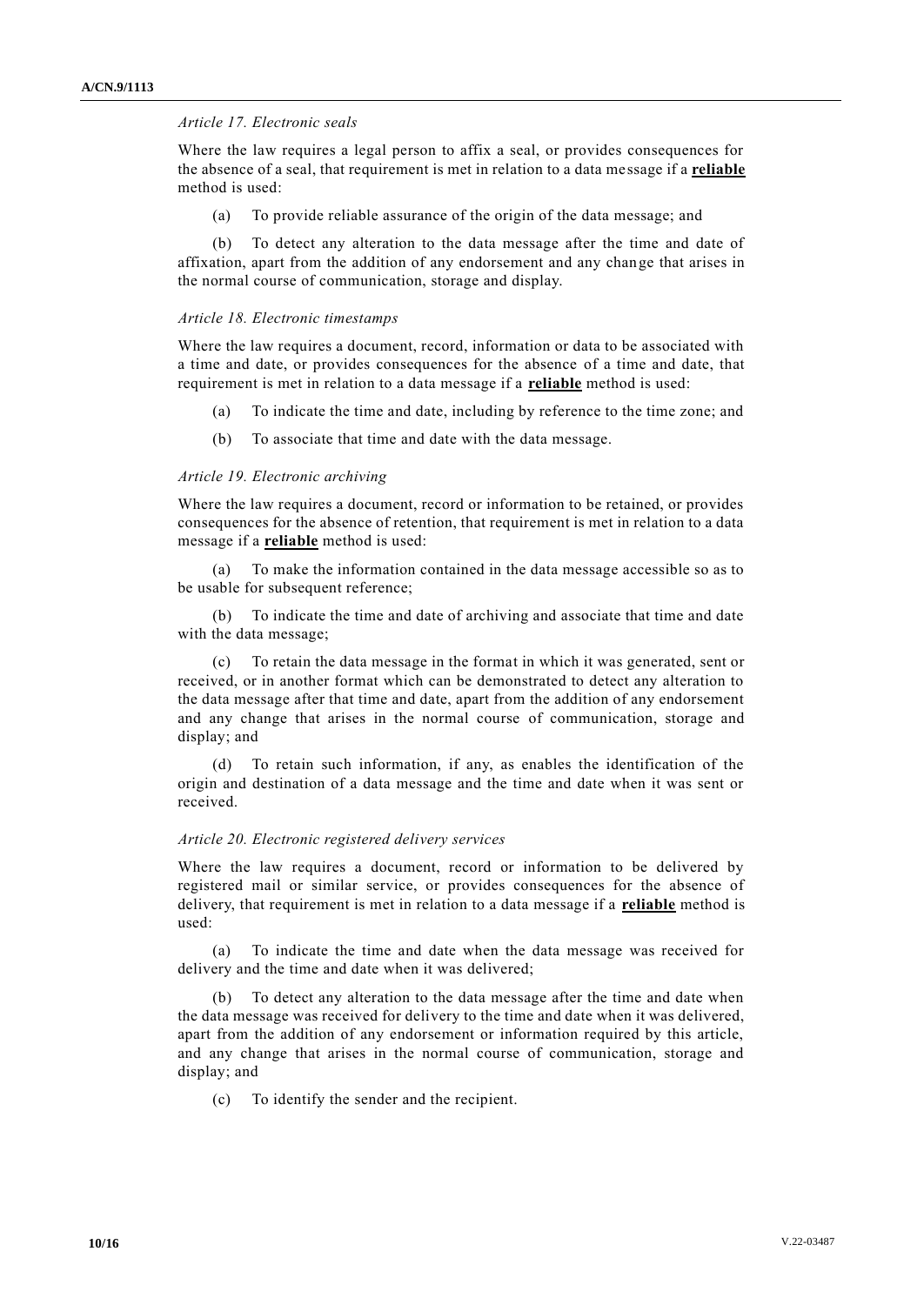### *Article 21. Website authentication*

Where the law requires website authentication, or provides consequences for the absence of website authentication, that requirement is met if a **reliable** method is used:

- (a) To identify the person who holds the domain name for the website; and
- (b) To associate that person to the website.

*Article 22. Reliability requirements for trust services*

1. For the purposes of articles 16 to 21, the method shall be:

 $\frac{A}{A}$  as reliable as appropriate for the purpose for which the trust service is being used; or

(b) Proven in fact to have fulfilled the functions described in the article .

2. In determining the reliability of the method, all relevant circumstances shall be taken into account, which may include:

(a) Compliance of the trust service provider with the obligations listed in article 14;

(b) Compliance of the operational rules, policies and practices of the trust service provider with any applicable recognized international standards and procedures relevant for the provision of trust services;

- (c) Any relevant level of reliability of the method used;
- (d) Any applicable industry standard;
- (e) The security of hardware and software;
- (f) Financial and human resources, including existence of assets;
- (g) The regularity and extent of audit by an independent body;

(h) The existence of a declaration by a supervisory body, an accreditation body or a voluntary scheme regarding the reliability of the method;

 $(i)$  The purpose for which the trust service is being used; and

## **(j) Have proven in fact to have fulfilled the function described in the respective articles 16 to 21; and**

(j**k**) Any relevant agreement between the parties, including any limitation on the purpose or value of the transactions for which the trust service might be used.

3. (…).

### *Annex II* **–** *Explanatory Note to the Draft Model Law on the Use and Cross-border Recognition of Identity Management and Trust Services*

57. The ex ante approach may provide**s** a higher level of clarity and predictability on the legal effect of IdM and trust services **thanks to presumptions and reversal of the burden of proof**, including when used across borders. However, its governance presupposes the existence of an institutional mechanism, i.e., an entity competent for administering the designation process.

73. The Model Law, in line with the approach adopted in pre-existing UNCITRAL texts, goes beyond the mere reference to place of origin as a relevant factor for granting legal recognition to foreign IdM and trust services. More precisely, it requires ex post determination of reliability of foreign IdM and trust services on the basis of the same circumstances to be used for similar domestic IdM and trust services. It also provides mechanisms for *ex ante* designation of reliability of foreign IdM and trust services on the basis of the same circumstances to be used for similar domestic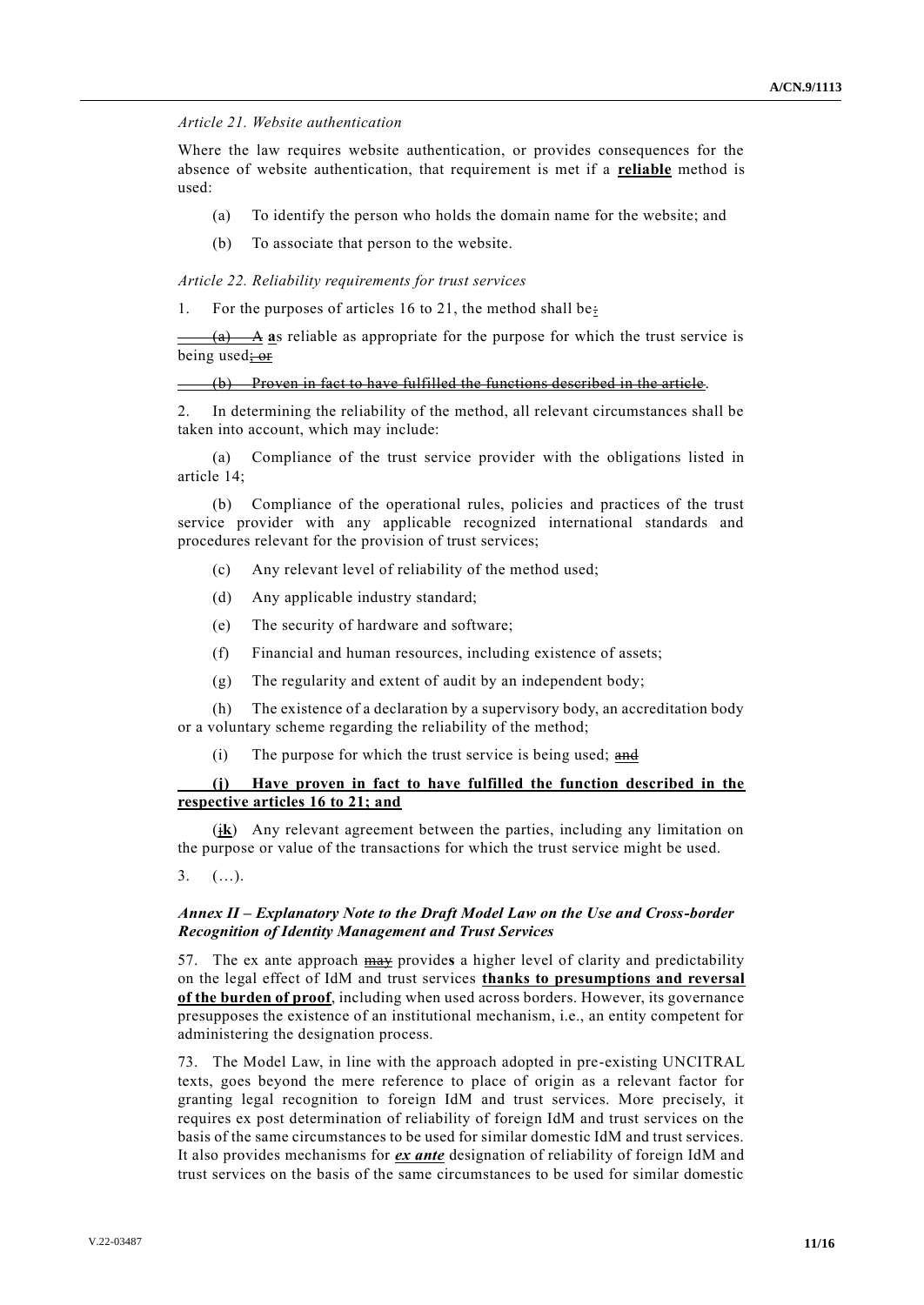IdM and trust services. In short, technical reliability, rather than place of origin, should determine whether legal recognition is to be granted.

111. Subparagraph (b) specifies that the fact that the IdM service is not a designated service does not prevent its legal recognition. In other words, subparagraph (b) gives equal legal recognition to IdM services that are *ex ante* designated and to those that are not designated **(subject to evaluation** *ex post* **by the judge)**, thus ensuring neutrality with respect to the approach chosen to assess reliability. However, subparagraph (b) does not imply that any IdM service uses reliable methods and therefore provides a sufficient level of assurance for electronic identification: in order to achieve that outcome, the reliability of the method used needs to be assessed according to articles 10 and 11, as the case may be.

134. The method used to fulfil the rule in article 9 must **be reliable and** comply with article 10, paragraph 1, i.e., be as reliable as appropriate for the purpose for which the IdM service is being used or proven in fact to have fulfilled the function pursued with the use of the method.

138. Electronic identification may be used to satisfy a requirement to verify particular attributes of one person's identity, such as age or residence, as required by physicalbased identification. In that regard, since the notion of "identity" is defined with reference to "context", which in turn determines the attributes required for identification, the successful identification of a person based on article 9 includes verification of the required attributes. The need to verify the relevant attributes is reflected also in the words "for that purpose". Verification of particular attributes is not addressed by the provisions on reliability contained in article 10 as those provisions are concerned with the processes in managing identity credentials rather than with the attributes contained in the identity credentials. **The provisions on the determination of the reliability of an identity management service laid down in Article 10 concern also the method applied for the verification of particular attributes if their verification is part of the electronic identification in scope.**

142. Paragraph 1(b) contains a clause aimed at preventing repudiation of the IdM service when it has in fact fulfilled its function. Repudiation occurs when a subject declares not having performed an action. For the mechanism contained in paragraph 1(b) to operate, the method, whether reliable or not, must have in fact fulfilled the identification function, i.e., associate the person seeking identification with the identity credentials. This provision is based on article 9(3)(b)(ii) ECC.

143. The Model Law **generally** requires the use of reliable methods, and paragraph 2(f) does not aim to promote the use of unreliable methods, or to validate the use of those methods. **Rather, it acknowledges the role that proven identifications tools can play when assessing by the judge the reliability of an identity management service.** Rather, it acknowledges that, from a technical perspective, function (in the case of article 9, identification) and reliability are two independent attributes, and clarifies that under the Model Law identification may be achieved in fact or by using a reliable method. In other words, achievement of identification in fact pre-empts the need to ascertain the reliability of the method used.

148. Article 10 and article 11 refer to the notion of "level of assurance frameworks" or similar frameworks otherwise named. The level of assurance framework provides guidance to relying parties on the degree of confidence that they may place in the identity proofing and electronic identification processes and whether they are adequate for specific purposes. The Model Law neither defines levels of assurance nor requires them to be defined or used. **Nevertheless, such definition of levels of assurance could facilitate international recognition.**

187. The requirement for a paper-based signature is satisfied if a **reliable** method is used to identify the signatory of the data message and to indicate the signatory's intention in respect of the signed data message. The reference to the use of the **reliable** method "in respect of information contained in the data message" applies to both identification of the person and indication of the person's intention.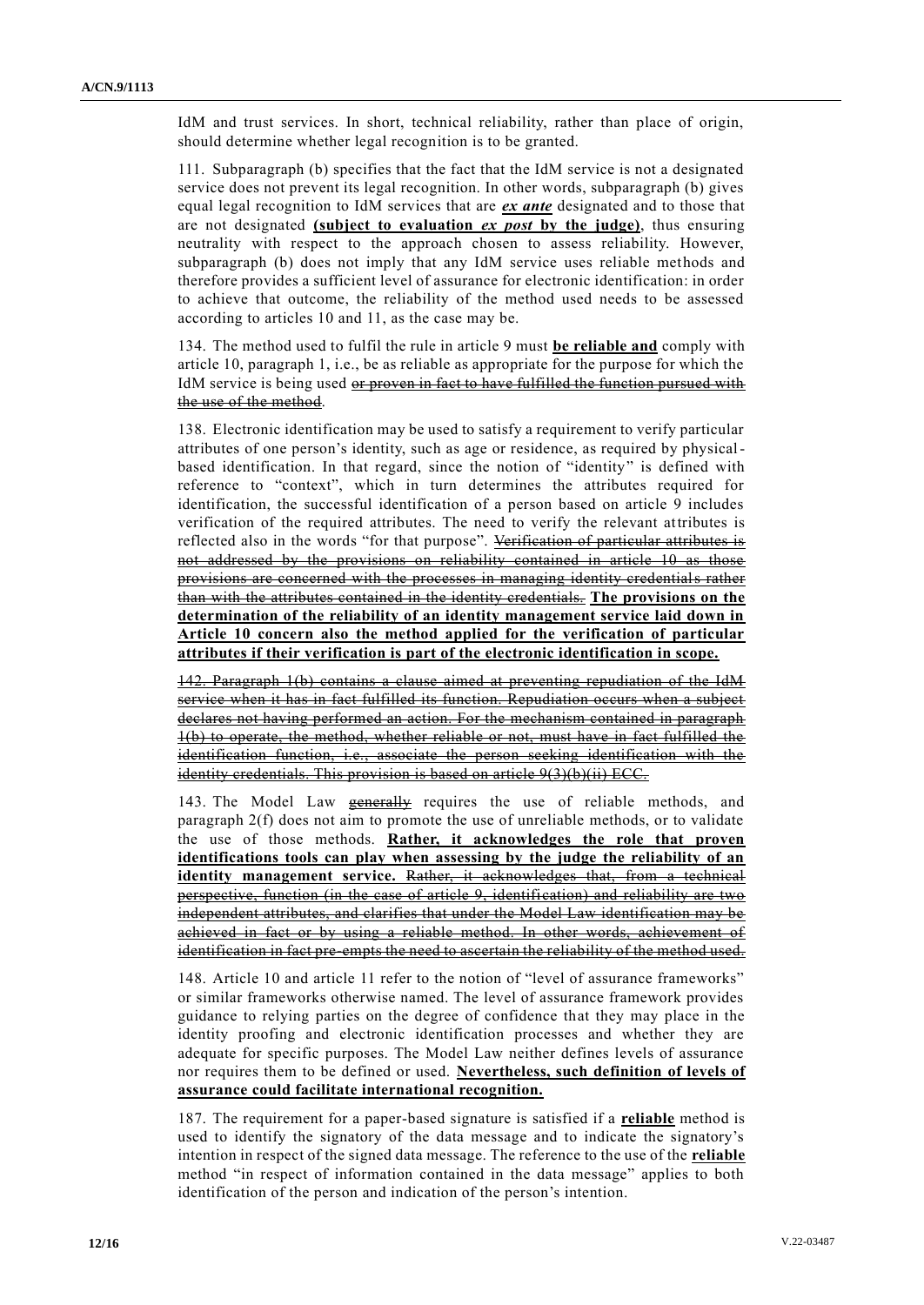198. Article 19 deals with electronic archiving services, which provide legal certainty on the validity of retained electronic records. The **reliable** method used for electronic archiving shall provide guarantee as to the integrity of the archived electronic records as well as to the date and time of the archiving. Moreover, the information archived should be accessible according to the requirement for functional equivalence with the paper-based notion of "writing" (article 6(1) MLEC).

212. The MLES and several regional and national laws on electronic signatures distinguish between trust services based on **the evaluation** *ex ante* **or** *ex post* **of** the level of reliability that they offer. Specifically, these laws attach greater legal effect **(notably presumptions and reversal of the burden of proof)** to electronic signatures that **have proven in advance to** satisfy certain requirements **(***ex ante* **approach)** and therefore are deemed to offer a higher level of reliability **(see para. 216 below)**. Moreover, certain laws may require that only electronic signatures offering a higher level of reliability may be designated. This **The same** approach has not been followed in the Model Law and **for** trust services may be designated regardless of the level of reliability they offer.

213. Since identity credentials offering a high level of assurance may be used for trust services with different levels of reliability, there is no **necessarily** direct correlation between level of assurance of an IdM service and level of reliability of a trust service.

224. **For the moment, I**Levels of reliability defined in different jurisdictions may not match exactly. Such mismatch is a likely situation given the absence **at this stage** of universally agreed definitions of specific levels of reliability **(while waiting for emergence of international standards in this field)**. To overcome challenges to cross-border recognition arising from that **temporary** mismatch **but also for the future, when international standards will have emerged**, article 25 refers to the notion of "at least equivalent level of reliability", which includes levels of reliability that are the same or higher than the one required. That notion should not be interpreted as demanding compliance with strict technical requirements, which may result in obstacles to mutual recognition and, ultimately, to trade **but also failure to respect technology neutrality principle**.

225. The reference to "IdM system, IdM service or identity credential, as appropriate," aims to capture all possible aspects relevant for cross-border recognition of electronic identification. In practice, it may be preferable to focus on a specific IdM service to avoid recognizing all IdM services supported by an IdM system as equally reliable even though one or more of them may offer a lower level of reliability. Moreover, **we should not permit** recognition of identity credentials should avoid not permit those credentials that have remained unchanged despite **when** the IdM service used to issue them having been compromised.

## **C. International and Comparative Law Research Center**

[Original: English] [25 May 2022]

1. The International and Comparative Law Research Center (hereinafter, "**the ICLRC**") based these comments on the provisions of the following documents:

- [A/CN.9/1093](http://undocs.org/A/CN.9/1093) Report of Working Group IV (Electronic Commerce) on the work of its sixty-third session (New York, 4–8 April 2022);
- [A/CN.9/1112](http://undocs.org/A/CN.9/1112) Draft Model Law on the Use and Cross-border Recognition of Identity Management and Trust Services (hereinafter, "**Model Law**"), including the Explanatory Note (hereinafter, "**Explanatory Note**").

The comments contained herein reflect exclusively the expert point of view of the ICLRC as an observer in the UNCITRAL Working Group IV.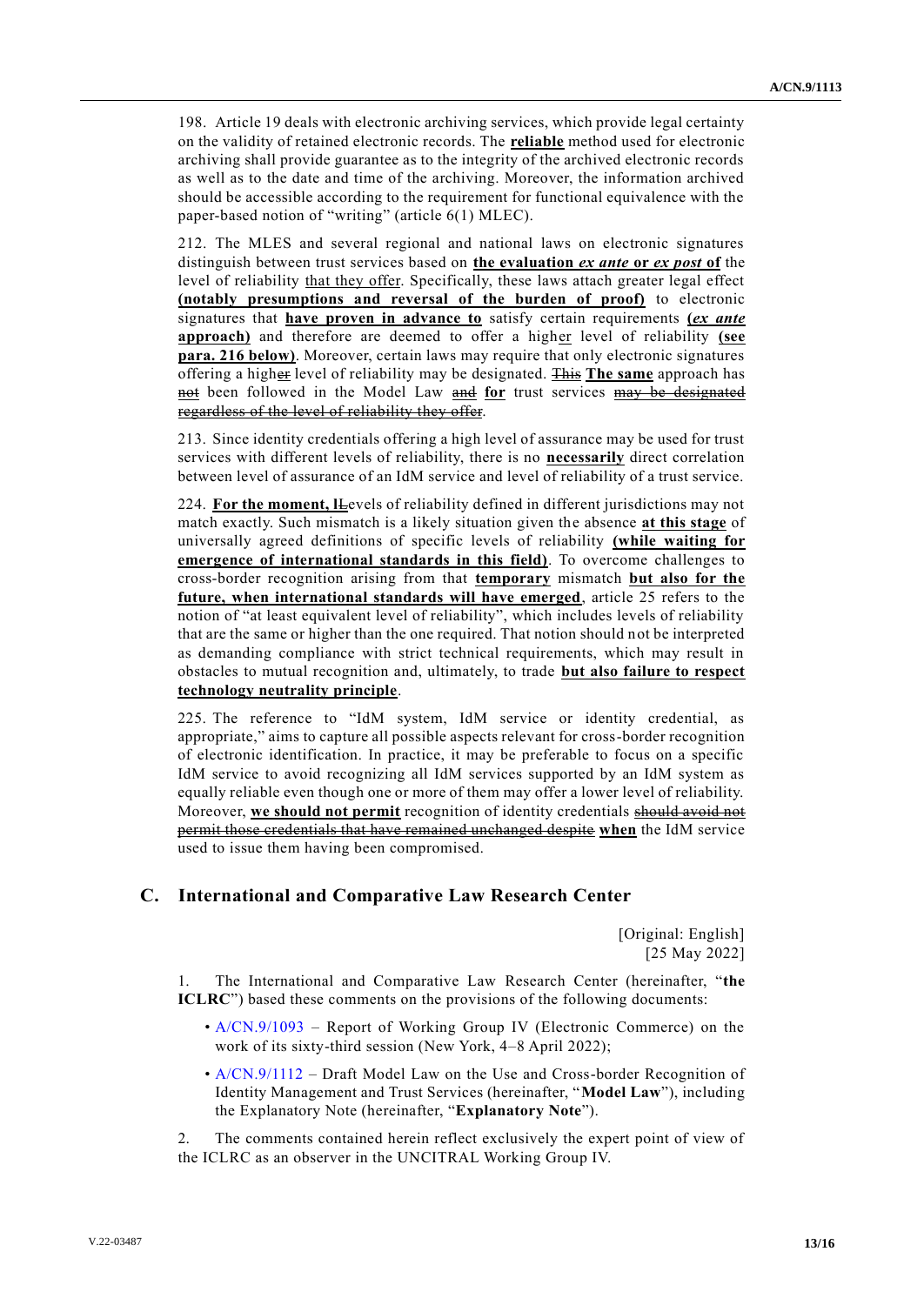## **I. Regional context**

3. For several years, the ICLRC has been following expert discussions in the Eurasian Economic Union (hereinafter, "**the EAEU**") about electronic commerce and electronic data interchange issues. Economies of the EAEU members have been growing rapidly due to the emergence of digital technologies and their introduction to the markets. The member States and the EAEU are currently working to identify efficient and commonly recognized approach to remove barriers to electronic data flows between the member States and to establish a comprehensive legal regime for digital transactions and cross-border recognition of electronic data records and documents in the EAEU.

We believe, the expert work of the UNCITRAL Working Group IV could offer useful guidance on cross-border identity management (IdM) and trust services, and working solutions much needed for the development of relevant legal framework in the Eurasian region.

5. In this regard, in order to serve as genuinely comprehensive guidance, we believe, the draft Model Law would benefit from further work and addition al provisions regarding equivalence, reliability, and functionality of IdM and trust services. The comments below reflect the opinion of the ICLRC on possible approaches and point out several factors that could be taken into account to develop a vital international framework for IdM and trust services.

## **I. Minimum requirements**

6. In our view, the European Union and the Council of Europe's approaches to data protection and IdM services could be used as best practices due to their efficiency and international recognition. These approaches set forth a certain minimum level of protection assuring users from different countries that their data is protected regardless of where exactly – within the digital single market – it is being processed. This "minimum requirements" approach does not levy an unnecessary burden on market players.

7. According to paragraph 114 of the Explanatory Note, the obligations contained in the Model Law are described in a technology-neutral manner as the implementation of the principle of technology neutrality in the context of IdM calls for minimum IdM system requirements that refer to system properties rather than to specific technologies. Yet for some reason, this "minimum requirements" approach apparently was not followed in article 10 of the Model Law, which forms the core mechanism for cross-border recognition of IdM services.

8. In our opinion, the requirements contained in article 10, paragraph 2 (a) and (b) of the Model Law can hardly be considered to be minimal, and may increase uncertainty for market players. It is almost inconceivable that it would be possible to "take into account all relevant circumstances and comply 'with any applicable recognized international standards and procedures relevant for the provision of IdM services, including the level of assurance frameworks"'.

9. Turning to what we consider best practices, it could be recommended to use a set of specific principles and (or) metrics that could serve as a test for the reliability of the method of identification (authentication). Such a test, in line with the principle of technology neutrality and "minimum requirements" approach, would increase certainty for the market players introducing this method of identification or this kind of IdM service to a market, and will make the level of protection transparent for users of such services.

## **II. Presumption of reliability**

10. The current approach to the reliability of the method contains the presumption only about designated methods (art. 11), not about methods assessed ex-post (art. 10). This approach may cause uncertainty in the market and restrict market players from using methods that were not designated by competent authorities. Notably, no such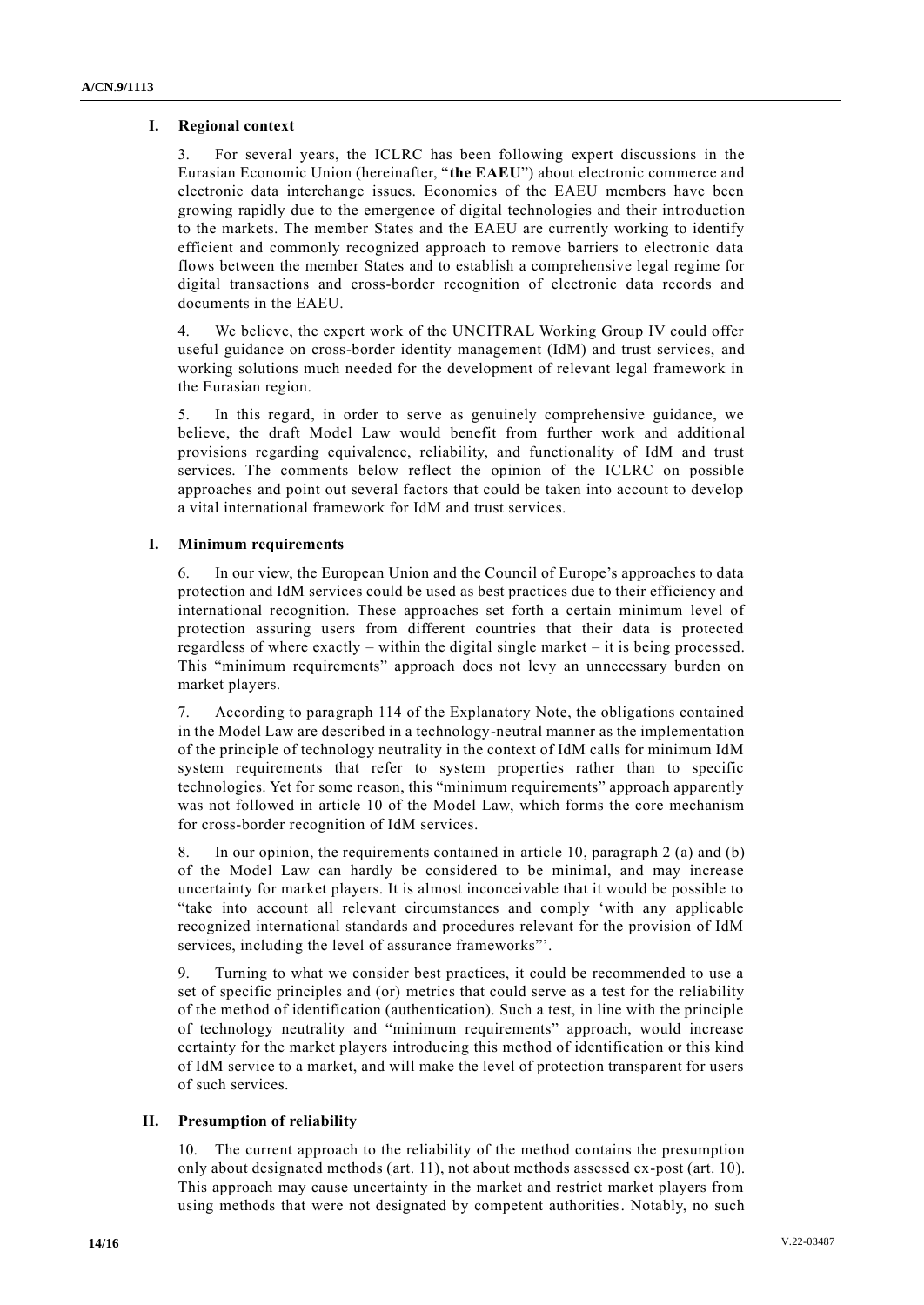requirement exists in the area of electronic trade with regard to "traditional" proof of identity that is used in concluding contracts in paper form.

11. In order to avoid such uncertainty and promote openness and competitiveness on the IdM market, the ICLRC would like to propose to reconsider the current approach in article 10 of the Model Law and base it on the general presumption of reliability for any methods that are actually used for identification. This presumption could be turned down due to violations of principles set forth by the Model Law. These principles include lawfulness (the method is not prohibited by applicable law), transparency (the level of protection, process, and results of identification shall be visible to users), accountability (the service provider shall demonstrate the functionality and sustainability of its service), and security (the services provider has a set of information security measures in force preventing unauthorized access to the identity management system).

12. Accordingly, the ICLRC's proposal for amendment of article 10 reads as follows:

*"Article 10. Presumption of reliability for identity management services*

*1. For the purposes of article 9, the method used by an identity management service provider is presumed to be reliable, unless it is proven by [a person, organ or authority, whether public or private, specified by the enacting jurisdiction a s competent] to be unreliable due to its unlawfulness, lack of transparency, or inability of identity management service provider to demonstrate the functionality, sustainability and security of the method.* 

*2. In determining the reliability of the method, no regard shall be had:*

*(a) To the geographic location where the identity management service is provided; or*

*(b) To the geographic location of the place of business of the identity management service provider."*

#### **III. Guide to the enactment**

13. The Model Law now does not come with a guide on the legislative reform that would be required to implement it. The process of implementation, especially on the international (though regional) level may be challenging, while uniformity should preferably be achieved not only in the legal texts but also in their application. We believe it would be important to continue experts' work in this direction and provide the Model Law with the implementation guide.

## **D. Ordre des Avocats de Paris**

[Original: French] [25 May 2022]

1. At the outset, we wish to welcome this initiative to strengthen the security of international transactions concluded by means of electronic signatures, mutual recognition of which will be made possible by the legal basis that the draft text establishes. As is known, in Europe the adoption of such a regulation proved difficult from the time of the first digital package, in 1999 and 2000, until the adoption, in 2014, of the eIDAS Regulation (No. 910/2014), which entered into force only in 2016. The draft is ambitious but essential at the international level.

2. Concerned about individual freedoms, the Paris Bar Association welcomes the fact that articles 2 and 3 of the draft model law make it clear that the mechanism for the mutual recognition of digital identity cannot be implemented to the detriment of regulations governing the protection of personal data, nor can it be implemented without the individual's consent to the use of an identity management mechanism.